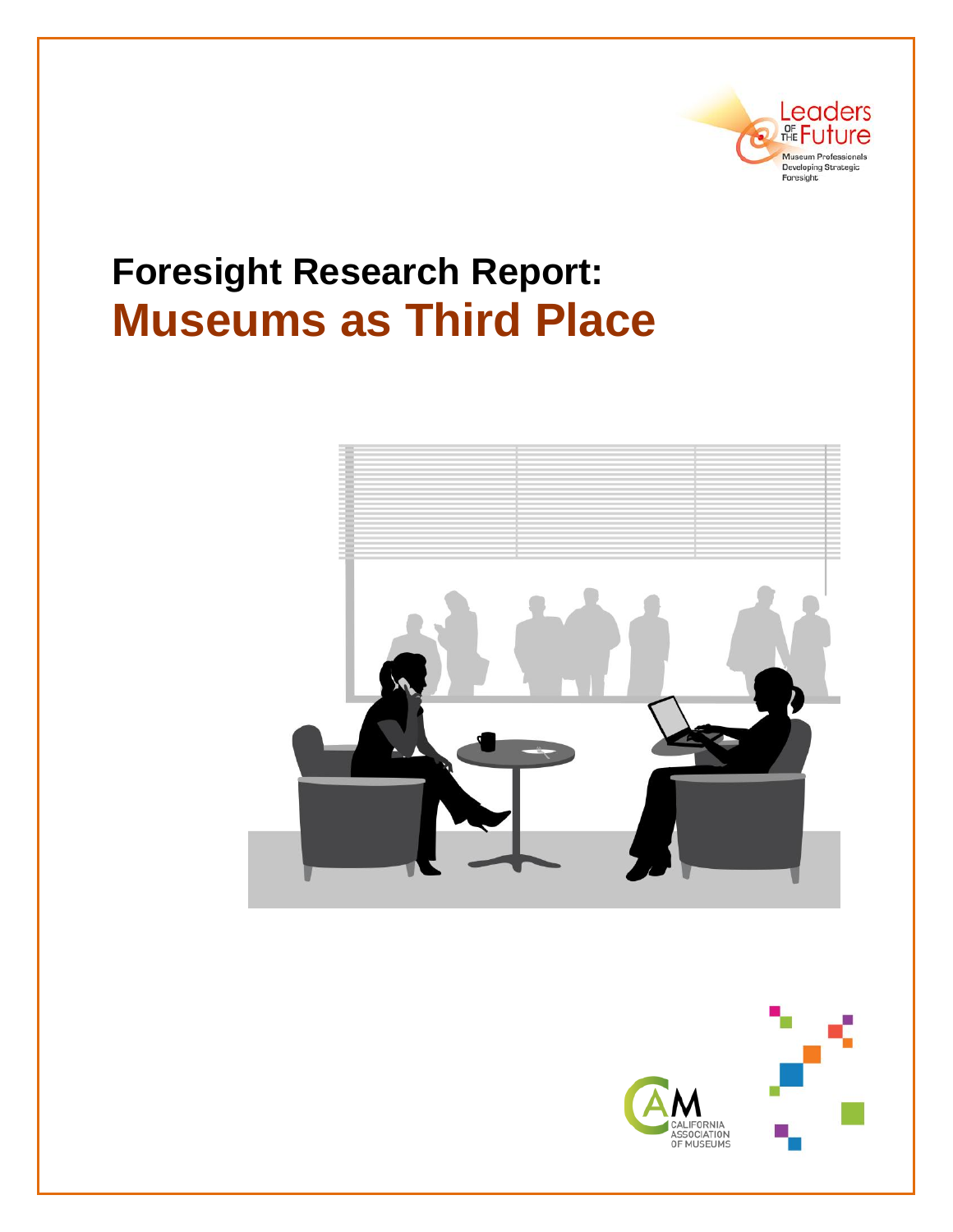# **Document Overview**

The following research report is based on an adaptation of a common foresight tool: the *Framework Forecast* model developed by Dr. Peter Bishop, Chair of the *Studies of the Future* program at the University of Houston. The report is designed to provide an overview of key strategic issues relevant to the future of California communities and museums. We hope that this report will be of interest to California museum professionals working to improve service to their community and to plan for the future.

In the Spring/Summer of 2012 a team of museum professionals participating in the California Association of Museum's *Leaders of the Future: Museum Professionals Developing Strategic Foresight* training project conducted their own secondary (*desktop*) research on current conditions, trends, and plans for a *baseline forecast* that postulates the most expected future. The authors of this report include:

- David Bloom, VertNet Coordinator, Museum of Vertebrate Zoology, UC Berkeley
- Ruth Cuadra, Applications Systems Analyst, Getty Research Institute (team leader)
- Johanna Fassbender, Education Director, Hayward Area Historical Society
- Elizabeth Welden-Smith, Curator of Education and Public Programs, National Steinbeck Center
- Shelby Graham, Gallery Director, Mary Porter Sesnon Art Gallery, UC Santa Cruz

The report is the first phase in the development of a baseline forecast and is intended to define the idea of "Third Places," explore emerging trends and possible futures, and create a framework upon which a baseline forecast can be presented. Concepts include:

- **Domain Definition:** Describes the main elements of this subject matter
- **Current Assessment:** Describes a current snapshot of the domain highlighting key stakeholders, timelines, and issues within society and museums
- **Trends/Projections:** Describes observable trends (changes over time) along with their direction and momentum
- **Plans:** Outlines stated and potential plans by leading stakeholders and outliers
- **Baseline Forecast:** Combines elements to reveal the most likely future(s) for this domain across different time horizons: 2015, 2020 and 2030

The working group and the CAM Foresight Committee will undertake the second half of this research to highlight alternative forecasting elements during Fall 2012 and Spring 2013. This second phase of research on alternative futures will include:

- **Ideas**: Descriptions of potential *breakthrough or breakdown* visions of the domain by leading evangelists and thought leaders
- **Events:** A spectrum of events (scheduled/planned; plausible; wildcards) that could alter the future of the domain
- **Emerging Issues:** An outline of emerging issue choices that must be made by individuals, institutions or public policy makers
- **Alternative Futures (Scenario Platforms):** Combined elements that create short alternative scenario platforms for the domain

#### Note:

Document includes embedded bracketed [hyperlinks] for: *Further Reading, Sources and Citations*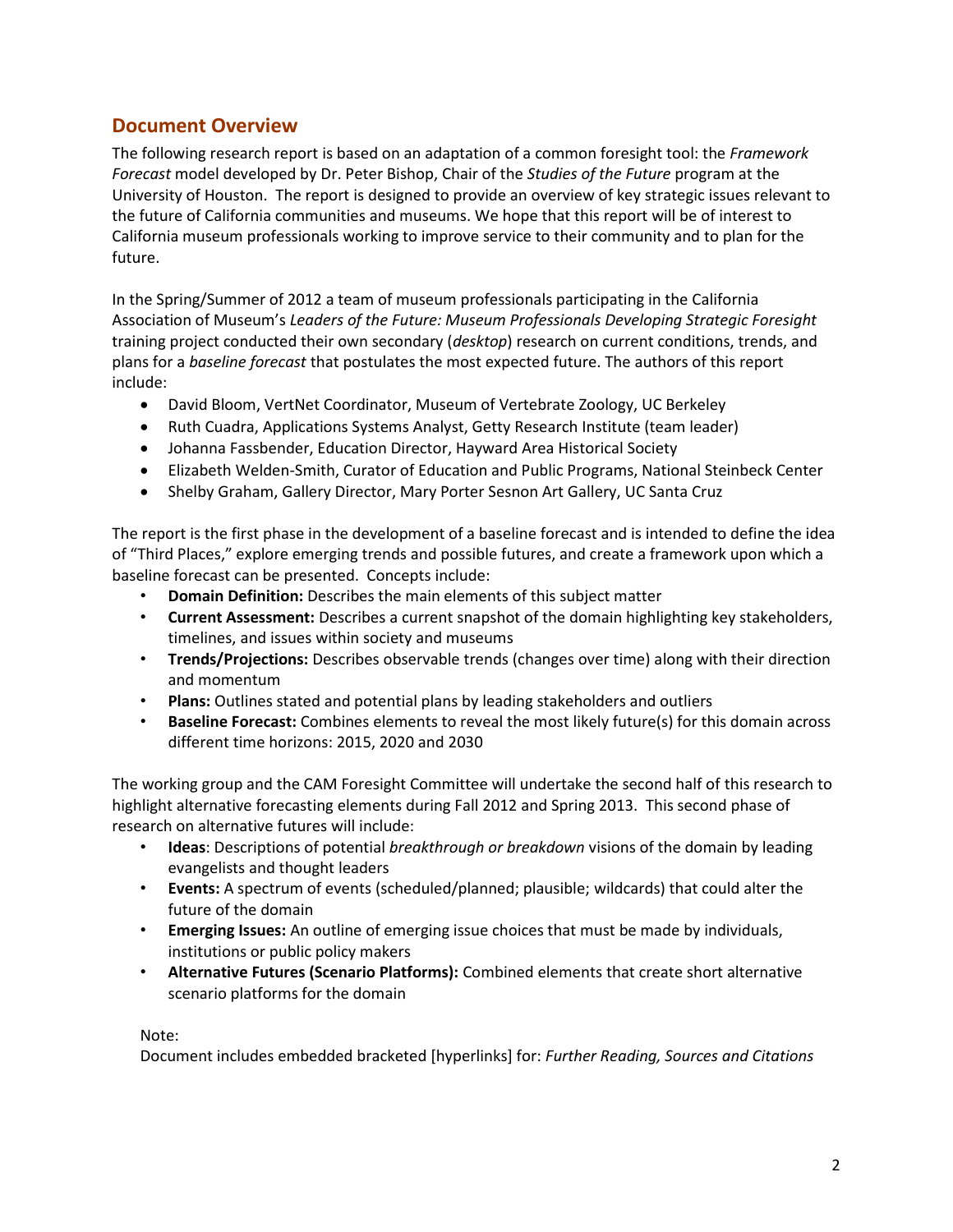The following foresight research report was developed as part of the *Leaders of the Future: Museum Professionals Developing Strategic Foresight* project. Funding for the project is provided by the Institute of Museum and Library Services and the James Irvine Foundation.



the James Irvine foundation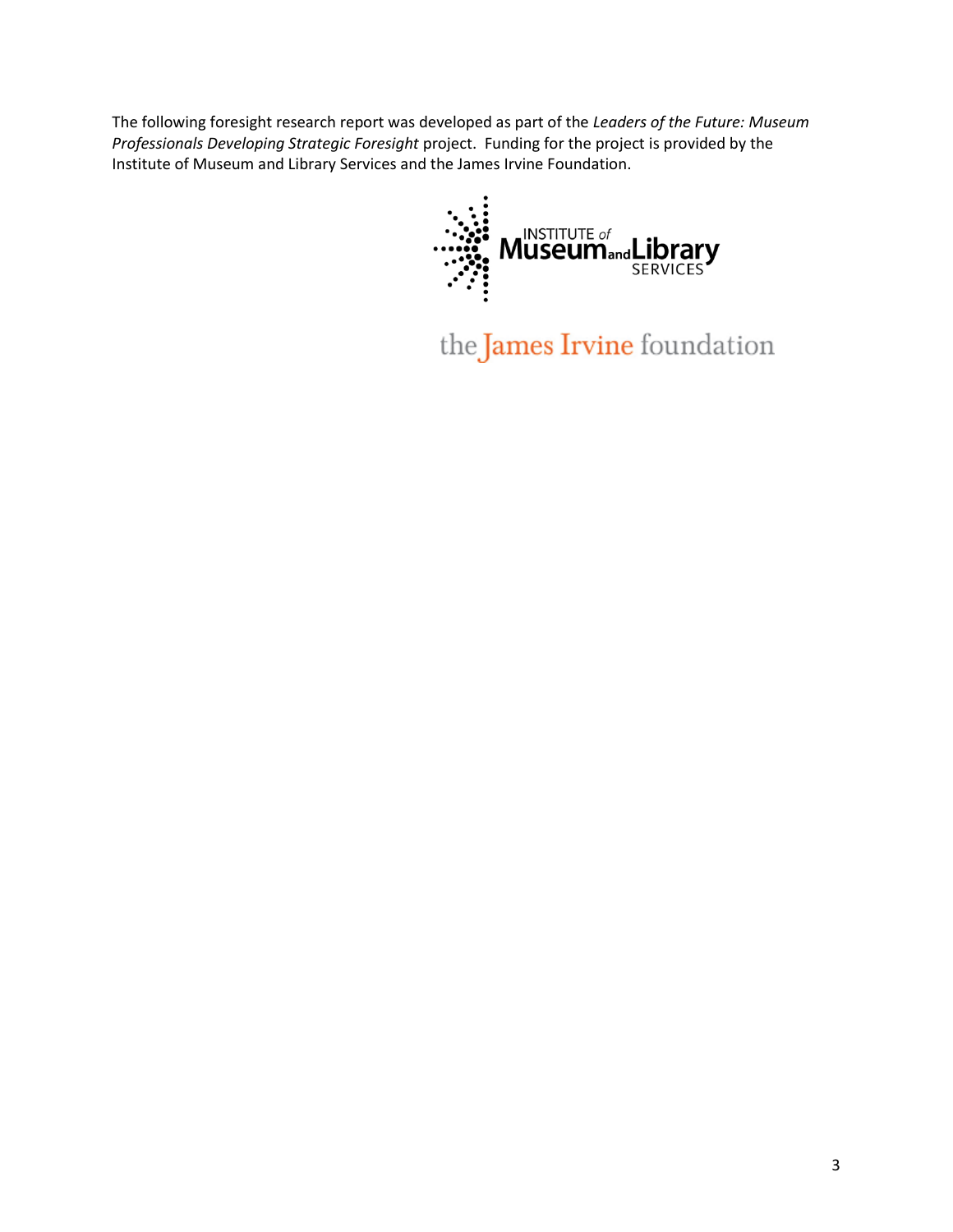The *Museums as Third Place* domain refers to the study of people and place-based experiences.



- $\checkmark$  Ensuring California museums remain relevant to all communities who need engaging place-based experiences
- $\checkmark$  Providing context and resource materials for awareness, education, and professional training opportunities on how museums can continue to leverage their place-based assets

# **Introduction: Museums as Third Places**

*'Third space' isn't home, and isn't work - it's more like the living room of society at large.* Michael Hickey

There are many scholars who have defined and written about the concept of "Third Place" (sometimes referred to as third space). We will highlight two of them below to better explain what is behind the idea of third place. Ray Oldenburg is an urban sociologist from Florida who writes about the importance of informal public gathering places. In his landmark 1991 book, *The Great Good Place* (New York: Paragon House, 1991), Oldenburg explores why these gathering places are essential to community and public life. He argues that bars, coffee shops, general stores, and other "third places," in contrast to the first and second places of home and work, are central to local democracy and community's social vitality.

Oldenburg identifies third places, or "great good places," as the public places on neutral ground where people can gather and interact. In contrast to first places (home) and second places (work/school), third places allow people to put aside their concerns and simply enjoy the company and conversation around them. Third places "host the regular, voluntary, informal, and happily anticipated gatherings of individuals beyond the realms of home and work." They promote social equality by leveling the status of guests, providing a setting for grassroots politics, creating habits of public association, and offering psychological support to individuals and communities [\[Source\]](http://www.pps.org/).

In his book *Bowling Alone: The Collapse and Revival of American Community* (New York: Simon & Schuster, 2000), sociologist Robert D. Putnam warns that we have become increasingly disconnected from family, friends, neighbors, and our democratic structures. Putnam warns that our stock of [social](http://bowlingalone.com/?page_id=13)  [capital](http://bowlingalone.com/?page_id=13)—the very fabric of our connections with each other—has plummeted, impoverishing our lives and communities. Drawing on evidence that includes nearly 500,000 interviews over the last quarter century, he shows that we sign fewer petitions, belong to fewer organizations that meet, know our neighbors less, meet with friends less frequently, and even socialize with our families less often. Putnam shows how changes in work, family structure, age, suburban life, television, computers, women's roles and other factors have contributed to this decline [\[Source\]](http://bowlingalone.com/).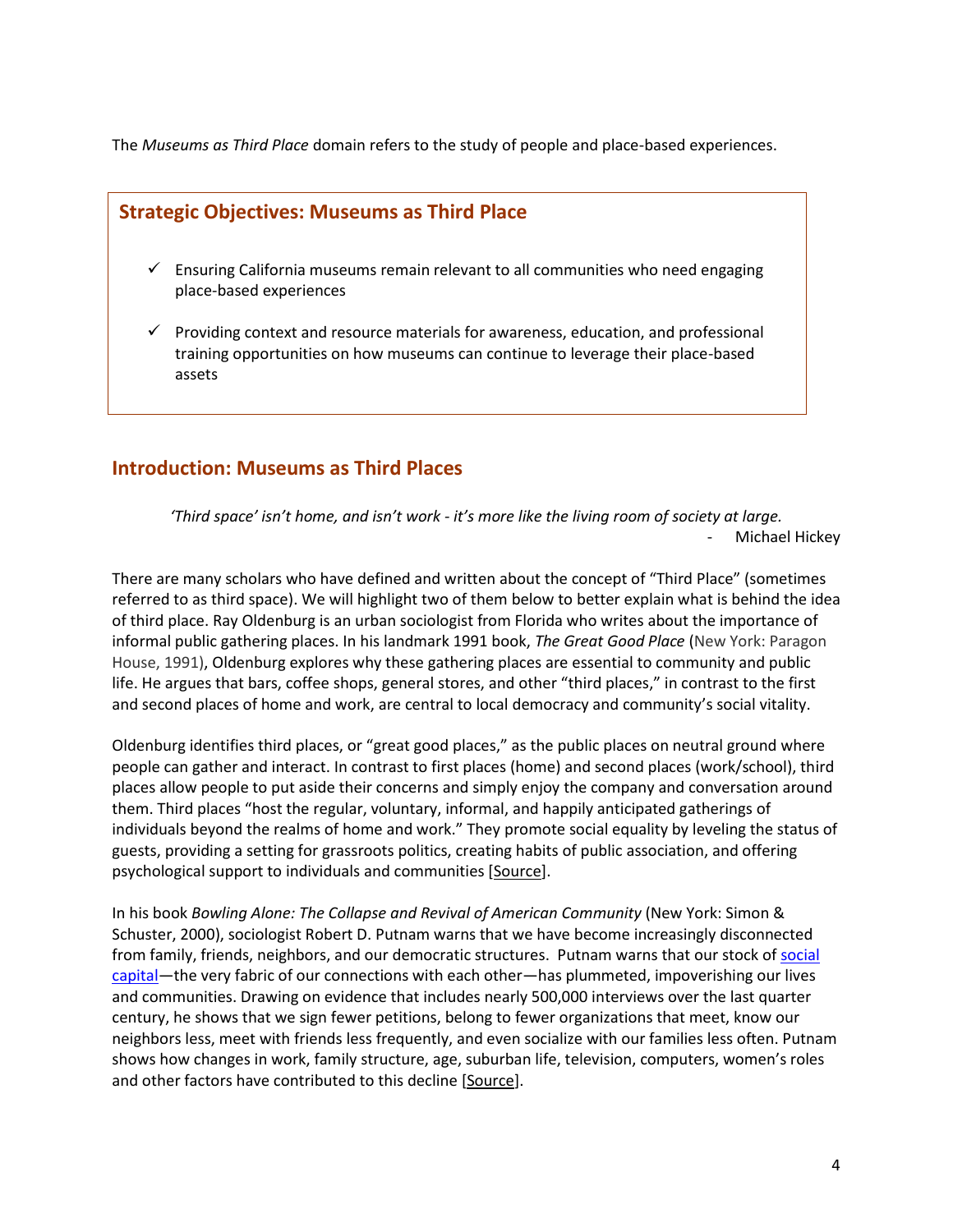A more recent definition of "third space" was provided in May 2012 by Michael Hickey on the Rooflines blog [\[Source\]](http://www.rooflines.org/members/2445/). Hickey wrote, "[t]he vaunted 'third space' isn't home, and isn't work - it's more like the living room of society at large. It's a place where you are neither family nor co-worker, and yet where the values, interests, gossip, complaints and inspirations of these two other spheres intersect. It's a place at least one step removed from the structures of work and home, more random, and yet familiar enough to breed a sense of identity and connection. It's a place of both possibility and comfort, where the unexpected and the mundane transcend and mingle."

In trying to nail down a definition of a third space that we could work with, there was a consensus among the members of our domain group that "we know one when we see it," but it's hard to describe in full. We adopted the following key characteristics to describe the type of environment that forms the basis of the forecasts in this report.

A "third space" is:

- an informal social space aside from home or work;
- for people to have a shared experience;
- **•** based on shared interests and aspirations;
- open to anyone regardless of social or economic characteristics such as race, gender, class, religion, or national origin;
- often an actual physical space, but can be a virtual space;
- easily accessible;
- free or inexpensive.

There are a wide variety of places in our society that are, or might be, considered to be third spaces, including:

- restaurants, cafés, and coffee shops
- beer gardens
- public parks and plazas
- **•** farmers markets
- shopping malls and food courts
- online chat rooms
- outdoor fairs
- museums and libraries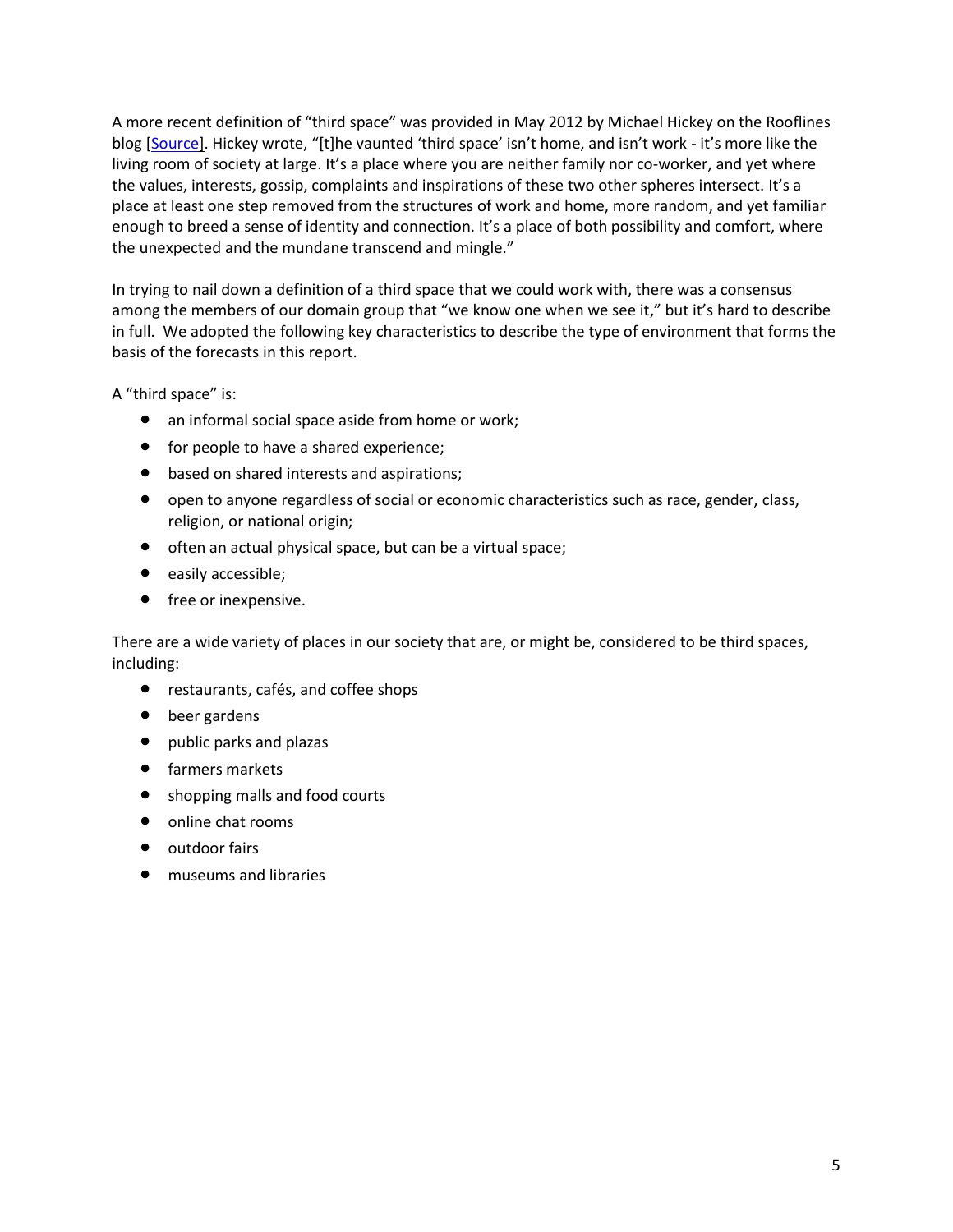# **Snapshot & Current Assessment**

According to research by the [Project for Public Spaces](http://www.pps.org/) there are four key qualities that successful public spaces have in common: **sociability, engagement, comfort, and accessibility.**

This diagram defines these attributes in terms of the intangible/intuitive, qualitative, and quantitative aspects that museums can use to develop and evaluate their public spaces. [\[Source\]](http://www.pps.org/reference/grplacefeat/)

Many of the ideas included here are embodied in the references and definitions provided in the Introduction. Each of us can, no doubt, identify public spaces in our communities with these characteristics—including museums that engage people successfully.

For many years, museums have been working to fulfill missions that are variously stated as being dedicated to collecting, preserving,



researching, and exhibiting their collections. What role does the visitor play in this work? What factors affect whether someone visits, how long they stay, what they do when they visit, and whether they are inclined to come back?

The idea that museums need to be welcoming to their visitors, provide fun and interesting activities, and be attractive and accessible is not new, but the marketplace for third places is becoming more competitive. Increasingly, museums are learning from the experiences of other types of organizations and businesses that there can be great value in just providing a place to hang out for people who have similar interests.



[Meetup.com,](http://www.meetup.com/) for example, makes it easy for anyone to organize a local group or find one of the thousands already meeting face-to-face. More than 9,000 groups get together in local communities every day, each with goals ranging from selfimprovement to citizen democracy to just having fun. The usage statistics for Meetup.com are staggering: 11.1 million members, 2 million monthly RSVPs for

meetups, 340,000 meetups per month, 105,000 local groups, 117,000 topics of interest, in 45,000 cities. [\[Source\]](http://www.meetup.com/about/) This kind of participation tells us that people want to be out exploring what interests them with like-minded members of their communities.

Even without the assistance of Meetup.com, people are finding their way to concerts and poetry readings at cafés, story times and group workout at local malls, movie nights in town squares, and lectures and book clubs at libraries and bookstores. These kinds of activities and hundreds, if not thousands, of others like them in cities and towns across California, present significant competition to museums and other cultural and educational institutions for people's leisure time.

[The](http://www.camarillocafe.com/) [Camarillo](http://www.camarillocafe.com/) [Café](http://www.camarillocafe.com/) is not an actual café, but a coffeehouse-style concert series held six times a year in the Camarillo Community Center.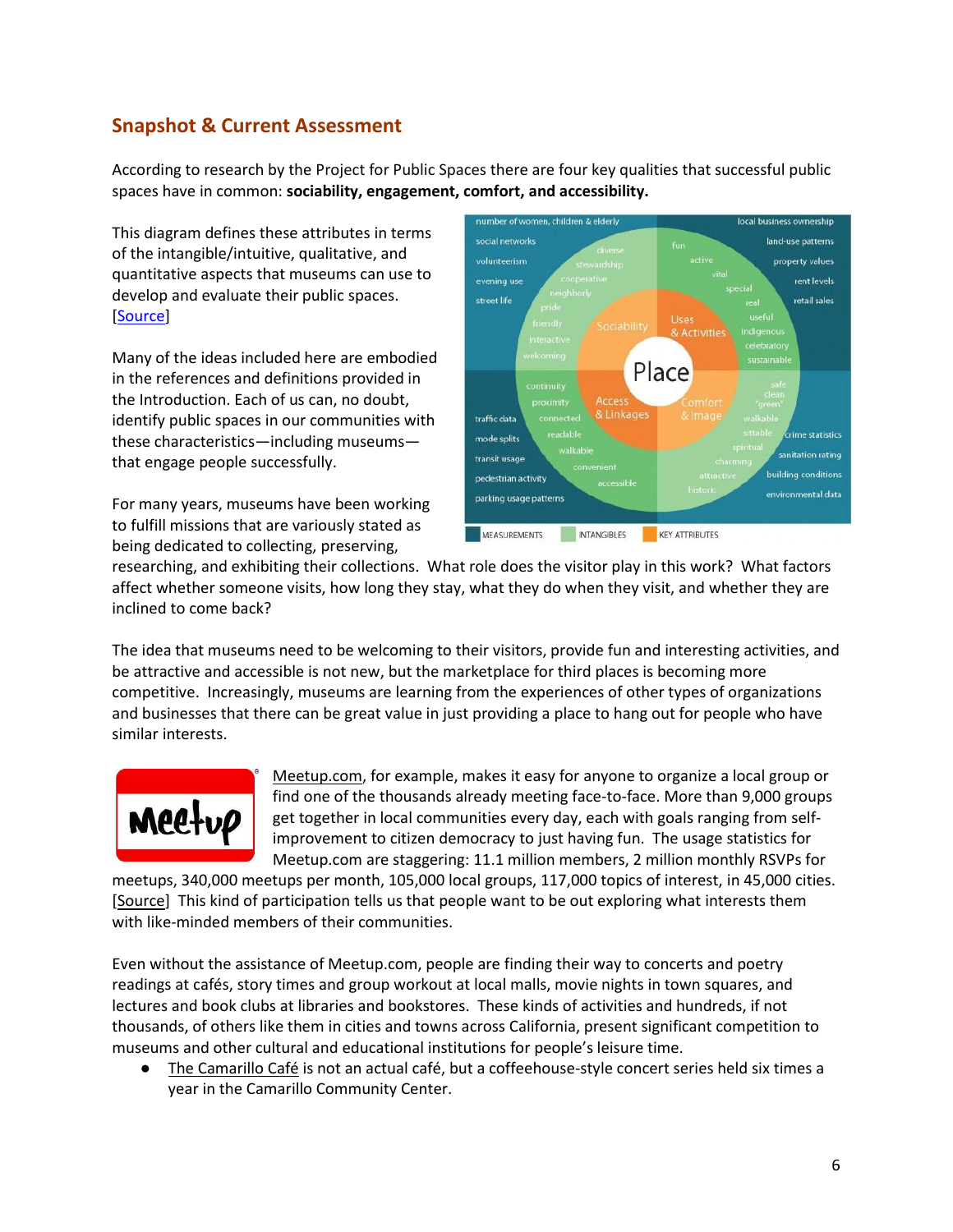- [Just](https://www.facebook.com/JustKIDdingAround) [KIDding](https://www.facebook.com/JustKIDdingAround) [Around](https://www.facebook.com/JustKIDdingAround) is a club run by the Bayfair Center mall in San Leandro that offers a weekly story time/crafts hour for children and weekend events for families.
- The [Atascadero](http://www.atascaderofriendsofthelibrary.org/programs.htm) [Public](http://www.atascaderofriendsofthelibrary.org/programs.htm) [Library](http://www.atascaderofriendsofthelibrary.org/programs.htm) has an evening book club for adults who work during the day.
- [Humphreys Concerts by the Bay](http://www.humphreysconcerts.com/) are held during the summer months in the outdoor venue Humphreys Half Moon Inn & Suites on Shelter Island in San Diego.
- [Movies](http://www.cityofrc.us/cityhall/cs/events/summermovies/default.asp) [in](http://www.cityofrc.us/cityhall/cs/events/summermovies/default.asp) [the](http://www.cityofrc.us/cityhall/cs/events/summermovies/default.asp) [Park,](http://www.cityofrc.us/cityhall/cs/events/summermovies/default.asp) sponsored by the City of Rancho Cucamonga, is a chance for residents to camp out with lawn chairs and blankets to watch a movie under the stars.

Another example of successful community engagement in a public space was pioneered by University of California Santa Cruz (UCSC) students and the [Sesnon Art Gallery](http://art.ucsc.edu/galleries/sesnon/current) who partnered with the City of Santa Cruz through a UCIRA (University of California Institute for Research in the Arts) grant for pop-up art projects in empty storefronts and public courtyards in downtown Santa Cruz [\[Source\]](http://art.ucsc.edu/galleries/beyond-gallery).



"Beyond the Gallery" project from UCSC in downtown Santa Cruz, CA. June 2012.

Similarly, The Getty Center attracts atypical visitors with its Saturdays Off the 405 program that combines art and live music, once a month from May to October. In 2011, more than 27,500 people attended. [\[Source\]](http://blogs.getty.edu/iris/?s=saturdays+off+the+405) Spotlight after Dark gallery tours entice attendees to see what the museum has to offer while they are on top of the hill above Los Angeles.

The above examples show that education doesn't always take place in an institutional setting; learning can happen by being present in a comfortable environment. Many currently underrepresented in museums may feel more comfortable with these third space environments that invite learning, socializing, or just hanging out with others or by themselves. Stress can be reduced through companionship and moments of quiet solitude. Third space experiences have the power to make those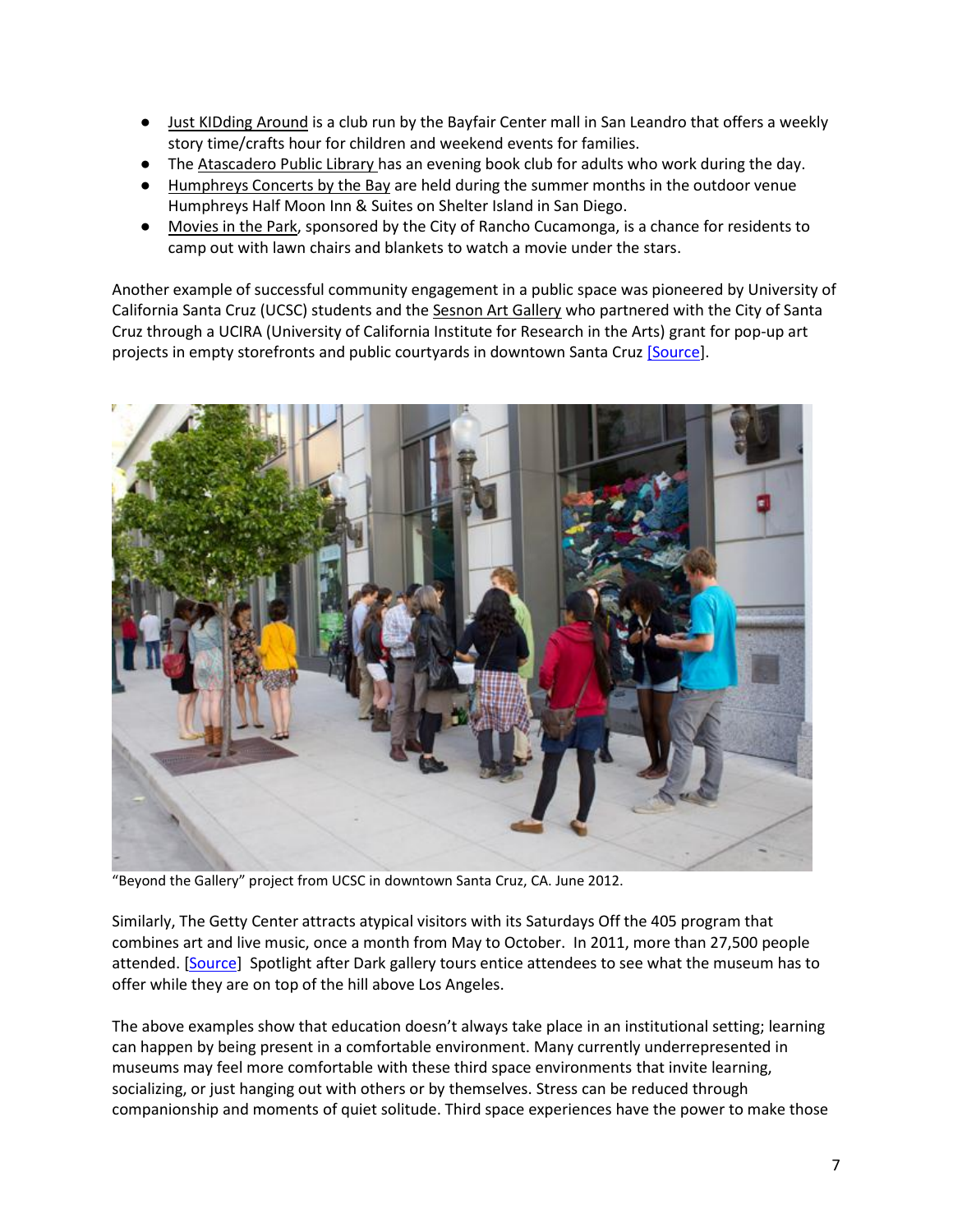unfamiliar with your organization or threatened/uninvited by traditional museum experiences more comfortable and give them a feeling that they belong there, too.

## **History & Key Milestones**

As described above, the concept of "third space" reached mainstream awareness in the 1990s when urban planners and architects discovered that the number of public spaces in which communities could come together were on the decline. New shopping malls on the outskirts of big cities triumphed over the traditional and organically grown town squares and town centers. Business and public transactions and interactions moved to these new spaces leaving traditional public spaces less and less populated.

Since the 1990s, urban architects have tried to incorporate these realizations into their designs to create new public spaces. In recent years, museums have jumped on the third space bandwagon, realizing that modeling the concepts of third space would be a great way to reach new and expand existing audiences.

During this time, museums also realized that audiences were not just focused on educational experiences, but were interested in social experiences, too. Audiences wanted to participate in activities and share in conversations (*e.g.*, 'I have an opinion and my opinion counts'), an idea that has been promoted through access to new technologies and the rise of social networking. As a result, communities now perceive museum spaces as more than the museum itself, but as places to engage socially, emotionally, and intellectually.

Marketing information from the Outdoor Advertising Association of America [\[Source\]](http://www.marketingcharts.com/interactive/retail-holds-13-share-of-consumers-time-away-from-homework-22035/) shows that while outside the home or workplace, consumers are engaging with activities critical to marketers, such as using media and being reached by messages, socializing and influencing other people, and shopping and making purchasing decisions. Media use peaks in the early evening from about 5:00-6:30 PM, while socializing peaks from about 7:30-8:00 PM and shopping from 1:00- 4:00 PM. Therefore, museum stores and cafés could be very successful at providing a third space for a community if they were open and accessible during these hours.

In 2006, 22% of museums offered some kind of food service, yet there is a general lack of data on museum cafés and their impact on the visitor experience. Based on the prominent role of cafés and coffee houses as third space within society, museum cafés could play that role as well—with the added bonus of having galleries attached to them. It is probable, too, that museum cafés could become viable spaces for programming and outreach, in additional to their role as a source of revenue.

# **Third Spaces within Museums**

Today, many museums offer special programming for audiences to engage with in non-traditional ways. This includes programs for young adults, such as Nightlife at the California Academy of Sciences or do-ityourself *maker* stations, inspired by the "Maker" movement, at public libraries and music festivals, following the concepts of the ["Maker" movement](http://makezine.com/), which bring people for do-it-yourself creative experiences. [\[Source\]](http://www.npr.org/2011/12/10/143401182/libraries-make-room-for-high-tech-hackerspaces) Special programming for other audiences can focus on literacy, gang-prevention, or family building and can be offered by museums themselves or in partnership with other community and service organizations.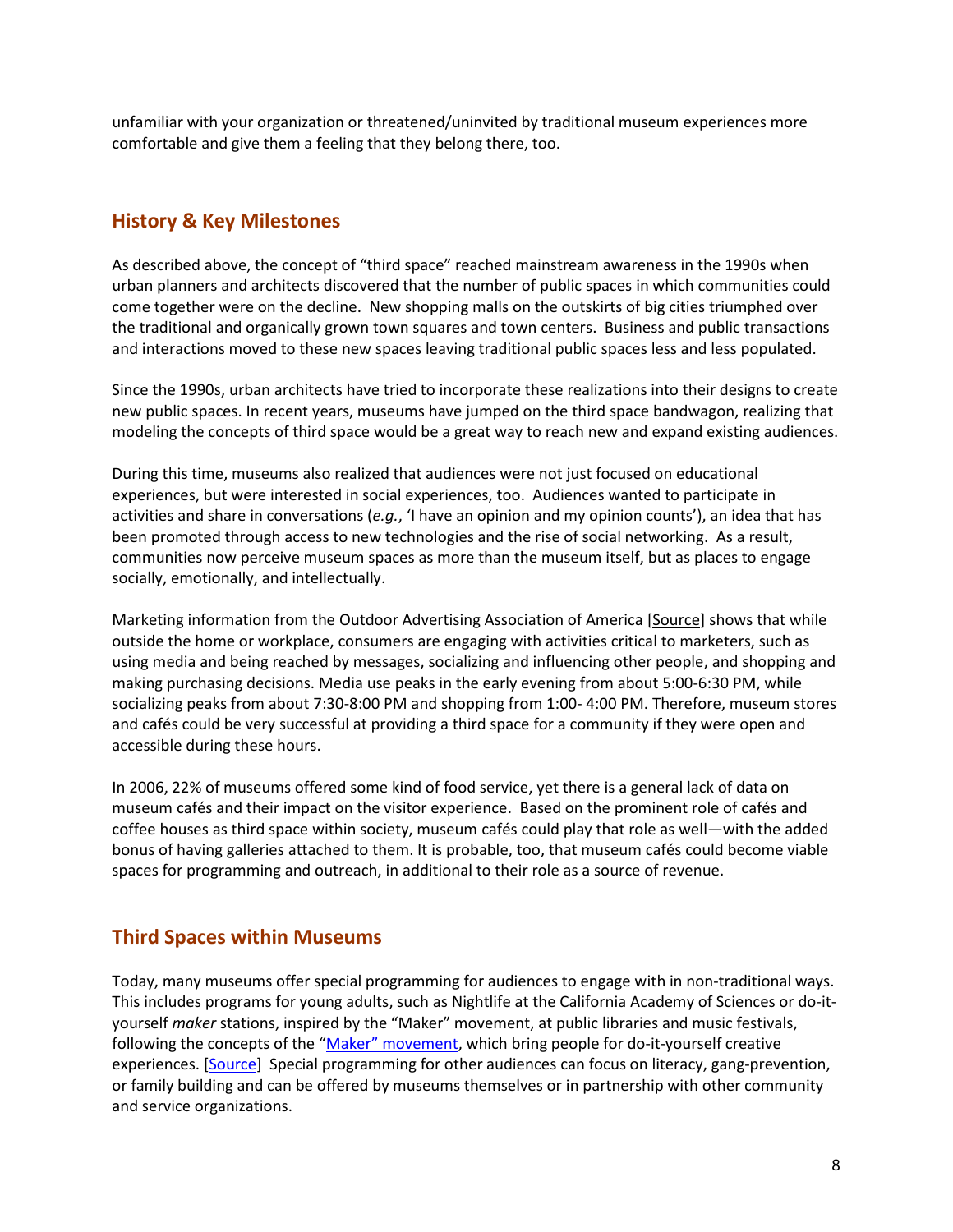Third spaces are leveraged as an asset for service. Museums offer themselves as rental space for conferences, weddings, town-hall meetings, and other public and private ceremonies. Often, during museum expansion and construction projects, museums set up in temporary spaces to keep programs and exhibits available to the community. In fact, quite a few museums have been more successful with these programs and exhibits beyond the museum walls (*e.g.,* the Palo Alto Art Center [\[Source\]](http://www.cityofpaloalto.org/gov/depts/csd/artcenter/default.asp) and the Hayward Area Historical Society [\[Source\]](http://www.haywardareahistory.org/)). After the completion of expansion projects, the challenge remains; how can museums create new third spaces and programs to bring these new audiences back through the doors of the museum?

Some museums, such as the University of Colorado - [Museum of Natural History](http://cumuseum.colorado.edu/) have created permanent spaces that offer opportunities for programming and provide an open space for use by members of their community. In the case of the CU Museum, the decades old Biology Hall was transformed into the [BioLounge,](http://cumuseum.colorado.edu/Exhibits/BioLounge/) "[a]n inviting, relaxing, and totally unique space [that is an] amalgamation of exhibit, cabinet of curiosities, coffee bar, lounge, and venue for science, art, and music….the BioLounge brings a new approach to the art and science of biodiversity."



(BioLounge, photos by David Bloom, 2012)

Prior to the opening of the BioLounge in 2009, the CU Museum struggled to attract its core audience: students. Between 1991 and 2008, museum attendance by university students remained constant at 100-300 students per month. Those numbers dwindled to double digits during the summer and winter vacation periods. Since the opening of the BioLounge (featuring free coffee and wifi), monthly attendance by university students has more than quadrupled to the range of 1,100-1,800 visits. During the spring semester reading period and final exams the CU Museum attracts more than 2,500 students monthly who come to write, study, and relax, and unwind.

Although no formal evaluation of the BioLounge has been conducted, it is clear from the attendance statistics, as well as by observation, that this space meets the four key qualities of sociability, engagement, comfort, and accessibility, previously described as essential for any successful public space.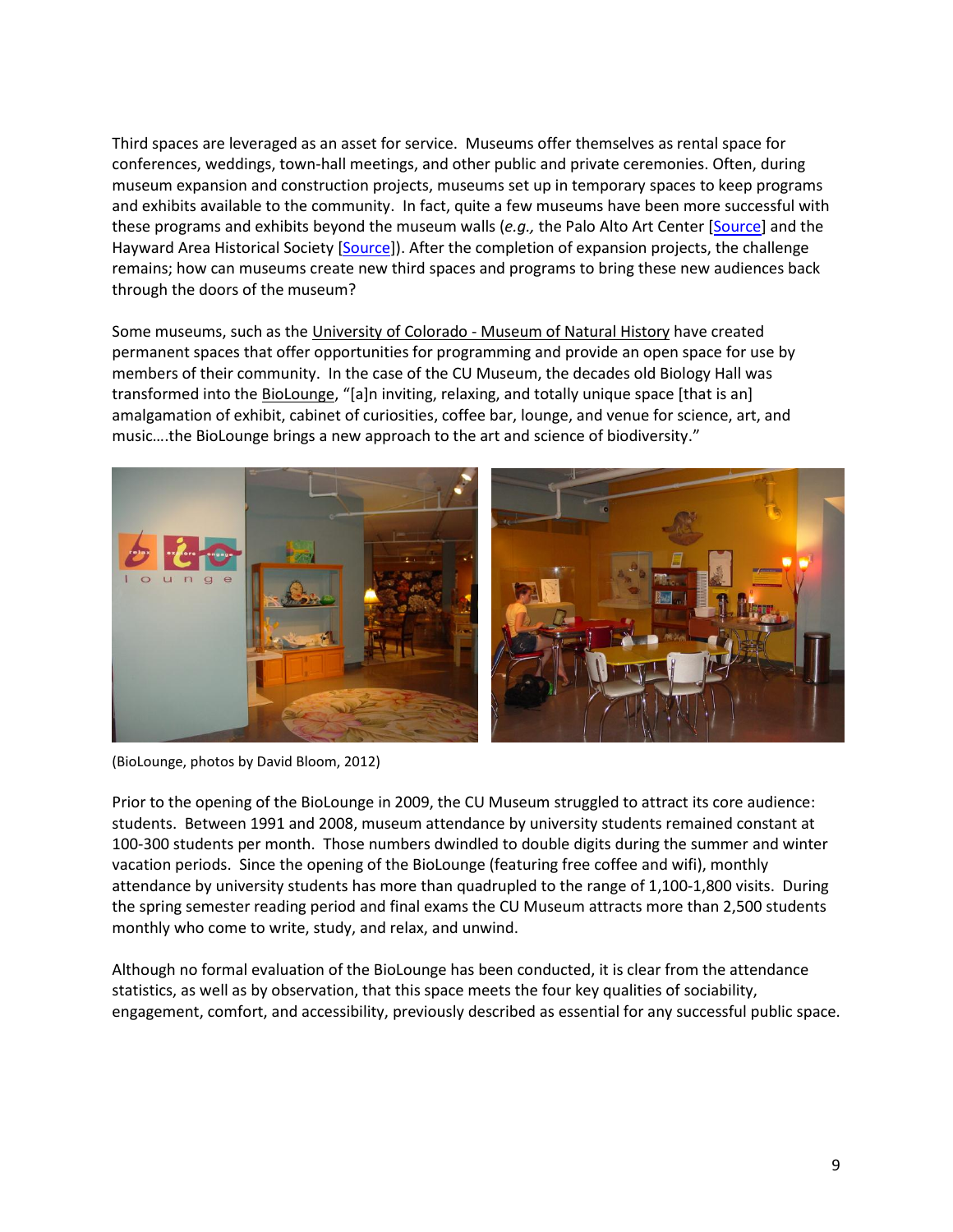#### **Learn More:**

- [The](http://uncatalogedmuseum.blogspot.com/2012/04/memorials-memorial-museums-join.html) [Uncataloged](http://uncatalogedmuseum.blogspot.com/2012/04/memorials-memorial-museums-join.html) [Museum: Memorial](http://uncatalogedmuseum.blogspot.com/2012/04/memorials-memorial-museums-join.html) [Museums: Join](http://uncatalogedmuseum.blogspot.com/2012/04/memorials-memorial-museums-join.html) [A](http://uncatalogedmuseum.blogspot.com/2012/04/memorials-memorial-museums-join.html) [Conversation](http://uncatalogedmuseum.blogspot.com/2012/04/memorials-memorial-museums-join.html) A discussion about interpretation in memorial museums in the context of idea of museums as a third space.
- [Research](http://emergingprofessionals.wordpress.com/2012/03/20/research-highlights-the-unbounded-museum) [Highlights: The](http://emergingprofessionals.wordpress.com/2012/03/20/research-highlights-the-unbounded-museum) [Unbounded](http://emergingprofessionals.wordpress.com/2012/03/20/research-highlights-the-unbounded-museum) [Museum](http://emergingprofessionals.wordpress.com/2012/03/20/research-highlights-the-unbounded-museum) Third space is defined as a hybrid concept that blurs the division between physical and virtual spaces in order to create a third, equally dynamic space that creates a new area of negotiation of meaning and representation.

# **Trends/Projections**

- **•** Increasing use of social media marketing
- Increasing attendance based on self-identified interest groups
- Increasing attendance by non-traditional museum audiences such as younger people
- **Increase in number of partnerships and collaborations among museums and other civic and** cultural organizations
- More programs design to help rebrand museums to be fun, young and hip
- **•** Increasing demand for using the museum third space to supplement traditional education opportunities by offering informal art/music/literature/science learning experiences outside of the classroom

# **Recently Completed Projects/Plans**

- [Dayton](http://www.daytondailynews.com/news/dayton-news/dayton-art-institute-to-create-gathering-space-1385120.html) [Institute](http://www.daytondailynews.com/news/dayton-news/dayton-art-institute-to-create-gathering-space-1385120.html) [to](http://www.daytondailynews.com/news/dayton-news/dayton-art-institute-to-create-gathering-space-1385120.html) [create](http://www.daytondailynews.com/news/dayton-news/dayton-art-institute-to-create-gathering-space-1385120.html) ['](http://www.daytondailynews.com/news/dayton-news/dayton-art-institute-to-create-gathering-space-1385120.html)[gathering](http://www.daytondailynews.com/news/dayton-news/dayton-art-institute-to-create-gathering-space-1385120.html) [space](http://www.daytondailynews.com/news/dayton-news/dayton-art-institute-to-create-gathering-space-1385120.html)': new space designed to appeal to non-traditional museum audiences
- [New](http://www.nysci.org/learn/news/article/2100563,) [York](http://www.nysci.org/learn/news/article/2100563,) [Hall](http://www.nysci.org/learn/news/article/2100563,) [of](http://www.nysci.org/learn/news/article/2100563,) [Science](http://www.nysci.org/learn/news/article/2100563,) [unveils](http://www.nysci.org/learn/news/article/2100563,) [a](http://www.nysci.org/learn/news/article/2100563,) [dedicated](http://www.nysci.org/learn/news/article/2100563,) [Maker](http://www.nysci.org/learn/news/article/2100563,) [Space:](http://www.nysci.org/learn/news/article/2100563,) a place for collaboration, community and cooperation in trying new ideas and learning from peers
- [Skillshare](http://www.skillshare.com/) [San](http://www.skillshare.com/) [Francisco:](http://www.skillshare.com/) a community marketplace where you can learn anything from anyone, anywhere. Skillshare's vision is to increase the global passion index by building a new world of education
- [New](http://www.google.com/url?q=http%3A%2F%2Fwww.nytimes.com%2F2010%2F01%2F29%2Farts%2F29museumfood.html%3Fpagewanted%3Dall&sa=D&sntz=1&usg=AFQjCNFwhw36VqinLvo98NJP6BIwzZEsWQ) [York](http://www.google.com/url?q=http%3A%2F%2Fwww.nytimes.com%2F2010%2F01%2F29%2Farts%2F29museumfood.html%3Fpagewanted%3Dall&sa=D&sntz=1&usg=AFQjCNFwhw36VqinLvo98NJP6BIwzZEsWQ) [museums](http://www.google.com/url?q=http%3A%2F%2Fwww.nytimes.com%2F2010%2F01%2F29%2Farts%2F29museumfood.html%3Fpagewanted%3Dall&sa=D&sntz=1&usg=AFQjCNFwhw36VqinLvo98NJP6BIwzZEsWQ) [add](http://www.google.com/url?q=http%3A%2F%2Fwww.nytimes.com%2F2010%2F01%2F29%2Farts%2F29museumfood.html%3Fpagewanted%3Dall&sa=D&sntz=1&usg=AFQjCNFwhw36VqinLvo98NJP6BIwzZEsWQ) cafés with fine dining experiences: competition with other entertainment and as revenue stream
- [BMW](http://inparknews.blogspot.com/2012/06/bmw-guggenheim-lab-arrives-in-berlin.html) [Guggenheim:](http://inparknews.blogspot.com/2012/06/bmw-guggenheim-lab-arrives-in-berlin.html) temporary public space and online forum encouraging dialogue about issues related to urban life

# **Baseline Forecast**

Below are baseline forecast elements made by the domain group members concerning the area of museums as a third space for the years 2015, 2020, and 2030.

#### **2015**

 With decreased public and private funding available, some museums will have to merge with other cultural institutions or cut back on their own programming.